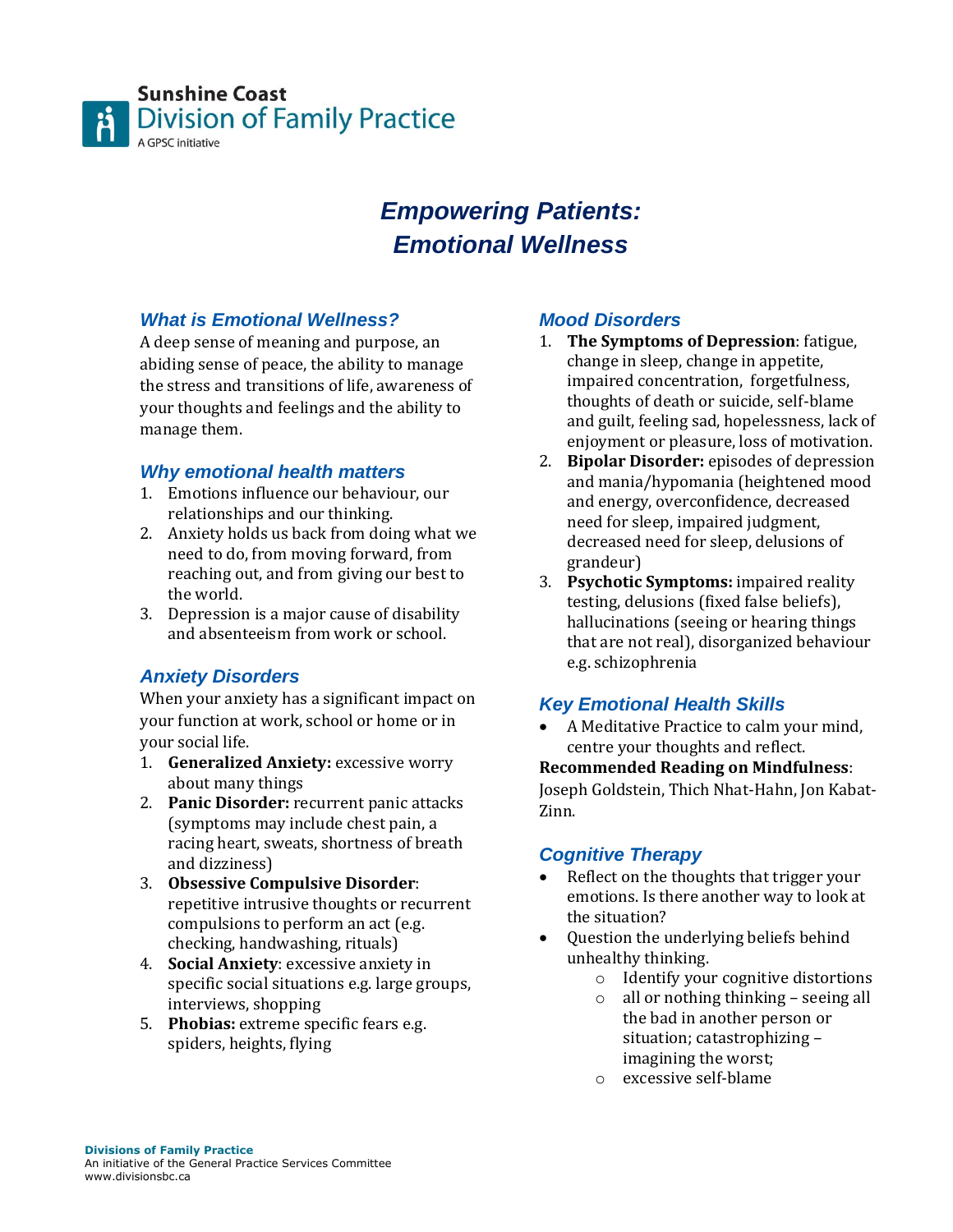

**Recommended Reading:** Mind Over Mood by Padesky and Greenberger; Authentic Happiness by Martin Seligman.

# *Visualizing Your Goals*

- Turn your problems into goals.
- Instead of replaying the past or ruminating on the negative, think about what you want.
- When you are most relaxed, visualize yourself having achieved your goal.
- How do you feel? What do you see? What do you hear? Make it real!

# *Managing Stress*

 **Burnout**: when the demands of work or life exceed our ability to manage them.

# *Seizing the Locus of Control*

- Identify your sources of stress.
- Are you reacting in proportion to the stress?
- Recognize what you can change or control.
- Accept what you cannot change; assume responsibility for what you can.
- Recognize your choices.

**The 80/20 Rule:** 20% of our reaction to a situation is related to the facts; 80% arises from what we bring from our past and how we conceptualize the present.

# *The Daily Management of Stress*

#### **Be a good parent to yourself:**

- 1. **Go out and play.** Have an exercise routine.
- 2. **Don't skip meals.** Schedule regular healthy meals.
- 3. **Go to bed.** Get enough sleep and take regular breaks.
- 4. **Go to the doctor.** See your own family doctor appropriately.

**Express your emotions with those close to you with a group of confidantes. Form or join a support group.**

**Live in accord with your values.**

### *Attend to your relationships.*

- 1. **Foster emotional intimacy.** Agree on a habit of checking in with one another each day. How are you feeling? How was your day?
- 2. **Show your affection**. Express your positive feelings.
- 3. **Schedule regular dates.** Commit your time to what matters most. Don't wait 'til there's time; make time!
- 4. **Communicate in a healthy way.** Take a breath and let anger cool before you react. Acknowledge the other's feelings and point of view. Express how you feel without blame.
- 5. **When things get stale, have an affair** . . . with your partner.

# *Where to Find Help*

#### **Canadian Mental Health Association**  cmha.bc.ca Courses, resources, cognitive therapy and support.

#### **Vancouver Coastal Health – Sunshine Coast Mental Health**

vch.ca (604) 885-6101 Assessment, treatment, counselling and crisis intervention.

# **Ministry of Children and Family Development**

Counselling for children and families. **[www.mcf.gov.bc.ca](http://www.mcf.gov.bc.ca/)**

Gibsons: Suite 206-938 Gibsons Way (604) 886-5525

Sechelt: 5498 Wharf Ave. (604) 740-8900